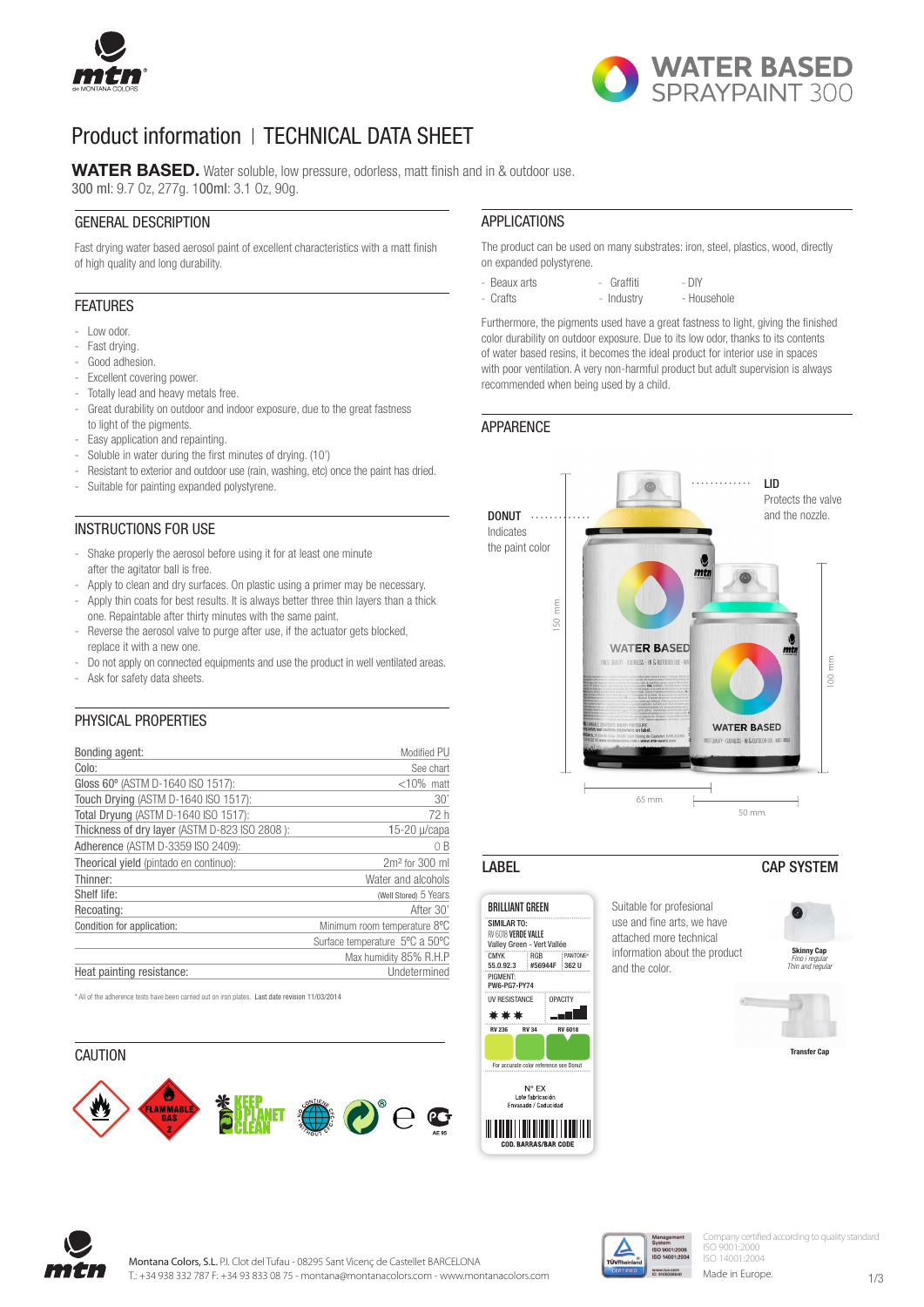

#### COLORS 52 Colors

|                                                                                                             |                                                                                                                         |                                                                                                                    | $\begin{array}{ c } \hline \text{WB} \ \text{100} \end{array}$                                                                             |                                                                                                                                 |                                                                                                       |
|-------------------------------------------------------------------------------------------------------------|-------------------------------------------------------------------------------------------------------------------------|--------------------------------------------------------------------------------------------------------------------|--------------------------------------------------------------------------------------------------------------------------------------------|---------------------------------------------------------------------------------------------------------------------------------|-------------------------------------------------------------------------------------------------------|
| CADMIUM YELLOW LIGHT - PY74-PW6<br>RV 222 AMARILLO PLAYA - BEACH YELLOW<br>$0.4.62.0 - #FFE885 - 2002U$     | CADMIUM RED LIGHT - PR170-PY74-PW6<br>RV 223  ROJO BUDA - BUDDHA RED<br>0.59.56.0 - #EA746A - 7416 U                    | BLUE VIOLET LIGHT - PW6-PR254-PV23<br>RV 224  VIOLETA BRUJA - WITCH VIOLET<br>25.55.7.1 - #B985A3 - 2059 U         | PHTHALO BLUE LIGHT - PW6-PB15,4<br>RV 29 AZUL ÁRTICO - ARCTIC BLUE<br>60.0.20.0 - #8AD8ED - 2227 U                                         | PHTHALO GREEN BLUE - PW6-PG7<br>RV 254 VERDE MAX - MAX GREEN<br>25.0.16.0 - #BBE9DE - 573 U                                     | TITANIUM LIGHT - PWG-PY42<br>RV 1013 BLANCO HUESO - BONE WHITE<br>2.8.43.0 - #F3DA9A - 7402 U         |
| $\frac{\mathsf{W}\mathsf{B}}{100}$                                                                          | $\frac{\text{WB}}{100}$                                                                                                 | $\frac{\text{WB}}{100}$                                                                                            |                                                                                                                                            | $\frac{WB}{100}$                                                                                                                | $\begin{array}{c} \text{WB} \\ \text{100} \end{array}$                                                |
| CADMIUM YELLOW MEDIUM - PY74-PW6<br>RV 1021 AMARILLO CLARO - LIGHT YELLOW<br>$0.4.95.0 - #FFDD35 - 108 U$   | NAPHTHOL RED - PR170-PY74<br>RV 3020 ROJO CLARO - LIGHT RED<br>$0.86.100.0 - #DE4343 - 2035U$                           | BLUE VIOLET - PW6-PR254-PV23<br>RV 225 VIOLETA GEISHA - GEISHA VIOLET<br>21.86.15.21 - #975A71 - 2048 U            | CERULEAN BLUE - PW6-PB15,4-PB29<br>RV 217 AZUL AVATAR - AVATAR BLUE<br>95.1.11.2 - #009ECC - 639 U                                         | TURQUOISE GREEN - PW6-PG7<br>RV 219  VERDE PARÍS - PARIS GREEN<br>58.0.37.0 - #00D2B3 - 333 U                                   | NAPLES YELLOW - PW6-PY42<br>RV 135 MARRÓN SAFARI - SAFARI BROWN<br>3.13.54.0 - #F4CF81 - 7403 U       |
| AZO YELLOW DEEP - PY74-P034<br>RV 177 ELDORADO<br>$0.25.86.0 - #FFB511 - 116 U$                             | <b>CARMINE - PR170-PR122</b><br>RV 3004 ROJO BURDEOS - BORDEAUX RED<br>$0.91.33.52 - #855660 - 7638U$                   | BLUE VIOLET DEEP - PW6-PR254-PV23<br>RV 167 ROJO RIOJA - RIOJA RED<br>51.80.14.18 - #835573 - 7650 U               | $\frac{\mathsf{W}\mathsf{B}}{100}$<br>PRUSSIAN BLUE - PW6-PB15,4<br>RV 30 AZUL ELÉCTRICO - ELECTRIC BLUE<br>100.35.0.12 - #1366A0 - 2196 U | EMERALD GREEN - PW6-PG7<br>RV 21 VERDE QUIRÚRGICO - SURGICAL GREEN<br>97.0.65.0 - #00957E - 334 U                               | RAW UMBER - PWG-PY42-PR101<br>RV 137  MARRÓN KRAFT - KRAFT BROWN<br>22.33.68.8 - #B0946F - 465 U      |
| AZO ORANGE LIGHT - PO34-PW6-PY74<br>RV 105 MANDARINA - TANGERINE<br>0.43.90.0 - #FF9955 - 150 U             | $\frac{WB}{100}$<br>QUINACRIDONE ROSE - PR122-PW6-PR170<br>RV 211  ROSA AMOR - LOVE PINK<br>0.59.10.0 - #EE82A4 - 204 U | IOXAZINE PURPLE LIGHT - PW6-PV23<br><mark>RV 214  VIOLETA - VIOLET</mark><br>29.45.0.0 - #9185AE - 2093 U          | COBALT BLUE LIGHT - PW6-PB15,4-PB29<br>RV 69 AZUL SUEÑO - DREAM BLUE<br>71.32.5.0 - #4492C6 - 7461 U                                       | BRILLIANT YELLOW G. - PW6-PG7-PY74-PY42<br>RV 236 VERDE MOJITO - MOJITO GREEN<br>52.0.86.0 - #CED664 - 368 U                    | YELLOW OCRE - PY42<br>RV 264 AMARILLO JERICÓ - JERICHO YELLOW<br>$6.29.97.15 - #BA8032 - 1245 U$      |
| $\begin{array}{c} \mathtt{WB} \\ 100 \end{array}$                                                           | $\frac{WB}{100}$                                                                                                        |                                                                                                                    |                                                                                                                                            | $\frac{\text{WB}}{100}$                                                                                                         | $\begin{array}{c} \text{WB} \\ \text{100} \end{array}$                                                |
| AZO ORANGE - PO34-PW6-PY74<br>RV 2004 NARANJA - ORANGE<br>0.74.100.0 - #FFDD35 - ORANGE 021                 | QUINACRIDONE MAGENTA - PR122-PW6-PR170<br>RV 4010 MAGENTA<br>$0.98.51.07 - #D84465 - 206 U$                             | DIOXAZINE PURPLE - PW6-PV23-PBK7<br>RV 173 ULTRAVIOLETA - ULTRAVIOLET<br>73.62.0.2 - #7878A2 - 7669                | COBALT BLUE - PW6-PB15,4-PB29<br>RV 68 AZUL ESPERANZA - HOPE BLUE<br>100.35.0.0 - #28628E - 2106 U                                         | BRILLIANT LIGHT G. - PW6-PG7-PY74-PY42<br>RV 34  VERDE GUACAMOLE - GUACAMOLE G.<br>25.0.83.0 - #67B346 - 584 U                  | RAW SIENNA - PY42-PR101<br>RV 265 MARRÓN KRUGER - KRUGER BROWN<br>6.37.11.20 - #9D6F3C - 139 U        |
| AZO ORANGE DEEP - PO34<br>RV 209 N. CALCUTA - CALCUTTA ORANGE<br>$1.83.85.0 - #F05136 - 2028U$              | RED VIOLET - PR122-PW6-PR170<br>RV 213 ROJO MERLOT - MERLOT RED<br>5.95.27.27 - #A04F65 - 2041 U                        | DIOXAZINE PURPLE DEEP<br>PW6-PV23-PB15,4-PBK7<br>RV 174 VIOLETA VENUS - VENUS VIOLET<br>73.75.0.2 - #84668C - 7662 | ULTRAMARINE BLUE - PW6-PB15,4-PV23<br>RV 5002 AZUL ULTRAMAR - ULTRAMARINE B.<br>100.53.2.21 - #385988 - 294 U                              | $\frac{\text{WB}}{100}$<br>BRILLIANT GREEN - PW6-PG7-PY74<br>RV 6018  VERDE VALLE - VALLEY GREEN<br>55.0.92.3 - #56944F - 362 U | BURNT UMBER - PY42-PV23-PBK7<br>RV 266 MARRÓN VOLCÁN - VOLCANO BROWN<br>57.53.65.20 - #645C59 - 412 U |
|                                                                                                             | <b>FLUORESCENTES</b>                                                                                                    | <b>METALICOS</b>                                                                                                   | <b>SEMITRANSPARENTES</b>                                                                                                                   |                                                                                                                                 |                                                                                                       |
| NEUTRAL GREY LIGHT - PWG-PBK7-PY74<br>RV 7047 GRIS SIBERIA - SIBERIAN GREY<br>28.15.24.1 - #B4B8B6 - 7537 U | AMARILLO FLUOR - FLUORESCENT YELLOW                                                                                     | PLATA JOYA - JEWEL SILVER                                                                                          | <b>WHITE - SEMITRANSPARENT</b>                                                                                                             |                                                                                                                                 |                                                                                                       |
| $\frac{WB}{100}$                                                                                            |                                                                                                                         |                                                                                                                    |                                                                                                                                            |                                                                                                                                 |                                                                                                       |
| NEUTRAL GREY - PW6-PBK7-PY74<br>RV 7040  GRIS PERLA - PEARL GREY<br>36.22.30.2 - #A5AAA8 - 7538 U           | ROJO FLUOR - FLUORESCENT RED                                                                                            | ORO MARCO - FRAME GOLD                                                                                             | <b>BLACK - SEMITRANSPARENT</b>                                                                                                             |                                                                                                                                 |                                                                                                       |
| NEUTRAL GREY DEEP - PW6-PBK7<br>RV 263 GRIS SPUTNIK - SPUTNIK GREY<br>69.55.46.13 - #676C73 - 432 U         | <b>FUCSIA FLUOR - FLUORESCENT FUCHSIA</b>                                                                               | <b>BARNICES</b>                                                                                                    |                                                                                                                                            |                                                                                                                                 |                                                                                                       |
| $\begin{array}{c}\n\text{WB} \\ \text{100}\n\end{array}$<br>TITANIUM WHITE - PW6<br>R 9010 BLANCO - WHITE   |                                                                                                                         |                                                                                                                    |                                                                                                                                            |                                                                                                                                 |                                                                                                       |
| $0.0.0.0 - #$ FFFFFF                                                                                        | VERDE FLUOR - FLUORESCENT GREEN                                                                                         | BARNIZ BRILLANTE - GLOSSY VARNISH                                                                                  |                                                                                                                                            |                                                                                                                                 |                                                                                                       |
| CARBON BLACK - PBK7<br>R 9011 NEGRO - BLACK<br>$0.0.0.100 - #000000 -  \text{BLACK U}$                      | AZUL FLUOR - FLUORESCENT BLUE                                                                                           | BARNIZ MATE - MATT VARNISH                                                                                         | SWATCH REFERENCE<br>ALTERNATIVE NAME - PIGMENT<br>REFERENCE CODE SPANISH - ENGLISH<br>CMYK - WEB COLOR - PANTONE®                          |                                                                                                                                 |                                                                                                       |

#### PACKAGING

Nominal capacity 300 ml. Head resistance of packaging: <50ºC Propellant: DME VOC's (g/l): 525-460\*

Box (4 units) 140 X 140 X 160 mm.

Caja (6 unidades) 100ml 160 X 100 X 110 mm.







Company certified according to quality standard ISO 9001:2000 ISO 14001:2004

Made in Europe.

2/3